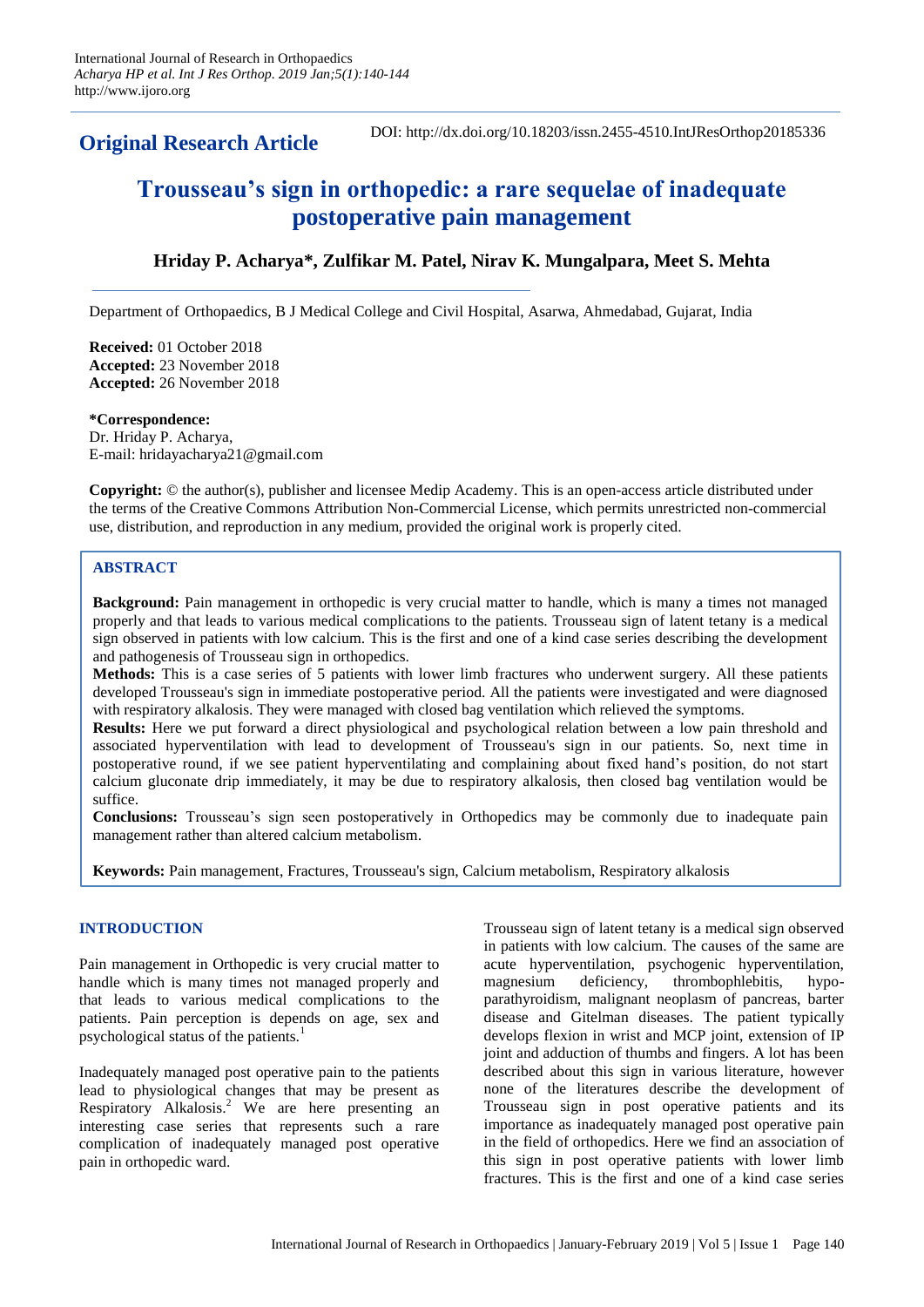describing the development and pathogenesis of Trousseau sign in Orthopedics (we called it the 'civil sign').

#### **METHODS**

This is case series of 5 patients reported at Civil Hospital, Ahmedabad from January 2017 to January 2018. All the patients had lower limb fracture for which each patient underwent surgery. Trousseau sign developed in these patients in the post operative period during the same day of operation.

All patients were investigated preoperatively as per routine protocol for preoperative evaluation like complete blood count, blood chemistry, serology, renal and liver function tests and all patients had normal preoperative investigation.

Patients were taken for operation ranging from day 2 to day 3 after trauma and all were operated under spinal anesthesia.

All patients had not been adequately managed for their post operative pain. Since pain perception is depend on age, sex and various other psychological factors, all patients should be managed individually as per their pain threshold.

When Trousseau sign developed in these patients immediately all blood investigation like CBC, RFT, serum Na<sup>+</sup>, K<sup>+</sup>, Ca<sup>+</sup>, Mg<sup>2+</sup>, PTH level and ABGA were sent. An urgent opinion of the medicine team was taken and immediately Calcium gluconate drip was started as per their advice since they suspected hypocalcemia on seeing Trousseau sign. But to no avail.

All post op reports post development of Trousseau sign were normal Except ABGA (arterial blood gas analysis). ABGA of these patients showed respiratory alkalosis, which was the cause of Trousseau's sign. Following which a closed paper bag ventilation was given, and Trousseau's sign was relieved approximately avg. 20-30 min after that.

## **RESULTS**

This is case series of 5 patients in civil hospital Ahmedabad of which 3 were female and 2 were male.

#### **Table 1: Patient details.**

| <b>Patient no</b> | <b>Sex</b> | Age | <b>Fracture type</b>               |
|-------------------|------------|-----|------------------------------------|
|                   | Male       | 34  | Right side shaft femur             |
| 7.                | Female     | 22  | Right side<br>subtrochentric femur |
|                   | Male       | 32  | Light side femur                   |
|                   | Female     | 25  | Right side femur                   |
|                   | Female     | 30  | Light side femur                   |

This all patient has normal serum magnesium and serum total calcium level during attack of trousseau's sign in post operative period.

## **Table 2: Serum calcium and magnesium levels of patients.**

| <b>Patient no</b> | S. Total<br><b>Calcium level</b> | <b>S. Magnesium</b><br>level |
|-------------------|----------------------------------|------------------------------|
|                   | 9.1                              | 1.8                          |
|                   | 9.5                              | 2.2                          |
| 3                 | 9.7                              | 2.3                          |
|                   | 89                               | 2.0                          |
|                   |                                  | 2 A                          |

All those patients work up was done and on ABGA all those patient has found respiratory alkalosis.

#### **Table 3: ABGA analysis of each patient.**

| Patient pH |      | $Pco2\$                               | Hco3- level             |
|------------|------|---------------------------------------|-------------------------|
| no.        |      | $(7.35-7.45)$ $(38-42 \text{ mm hg})$ | $(22-28 \text{ mEq/l})$ |
|            | 7.60 | 33                                    | 30                      |
| 2          | 7.50 | 31                                    | 32                      |
| 3          | 7.55 | 32                                    | 31                      |
|            | 7.66 | 30                                    | 34                      |
|            | 7.59 | $32^{\circ}$                          |                         |



## **Figure 1: Graphical presentation of each patient's pH, pCo2 and Hco3.**

If we put post operative period on x axis and various patients on y axis and make graph and mark linear line to indicate period of trousseaus attack then it looks like this.

Figure 2 shows that all 5 patients of our case series had normal level of ionized calcium, magnesium level and in spite of it, patients developed Trousseau's sign. ABGA of all patients were suggestive of respiratory alkalosis. Alkalosis promotes the binding of calcium to albumin and can reduce the fraction of ionized calcium in the blood, and ionized calcium may reduce without changes in total calcium and patient developed Trousseau's sign. So although drip of calcium gluconate, oxygen was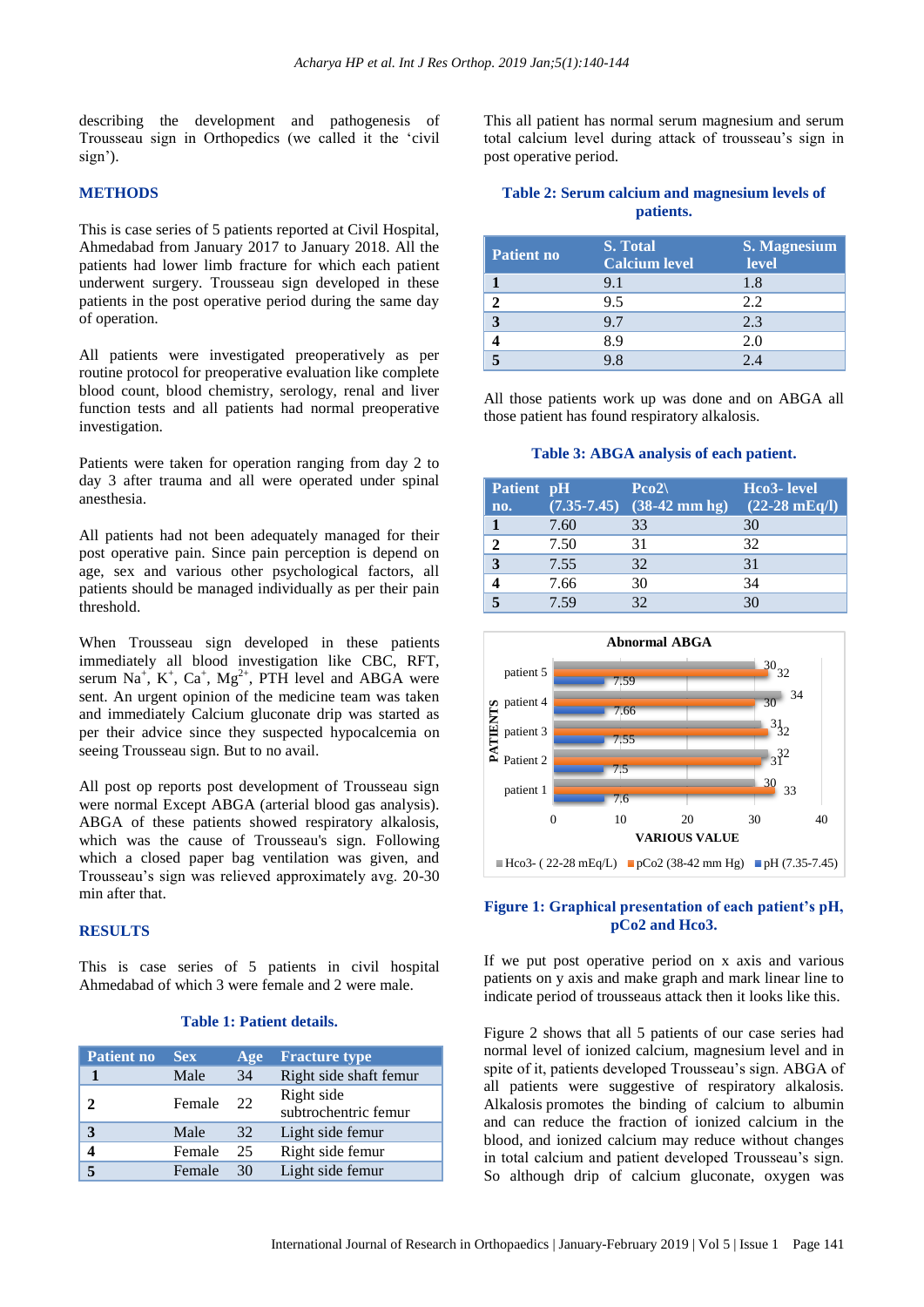started immediately after attack of this sign but, was to no avail. After the serum calcium levels were found to be normal and ABGA shows respiratory alkalosis, it struck that it was due to pseudohypocalcemia due to inadequately managed post op pain induced hyperventilation. So as a treatment rebreathing in paper bag was given. Following which symptoms of hypocalcemia were dramatically relieved after 30-40 min of it.



#### **Figure 2: Development and weaning of trousseaus sign in postoperative time period.**

## **Table 4: Development and weaning of trousseaus sign in postoperative time period.**

| <b>Patient</b><br><b>Number</b> | <b>Postoperative</b><br>hours after<br>which Trousseau's<br>sign developed.<br>(Hours) | Trousseau's sign<br>is relieved in how<br>much time after<br>giving rebreathing<br>in a paper bag |
|---------------------------------|----------------------------------------------------------------------------------------|---------------------------------------------------------------------------------------------------|
|                                 | 4.5                                                                                    | $30 \text{ min}$                                                                                  |
| $\mathbf{2}$                    | 3.5                                                                                    | $35 \text{ min}$                                                                                  |
| 3                               | 3                                                                                      | $38 \text{ min}$                                                                                  |
|                                 | 3.5                                                                                    | 40 min                                                                                            |
|                                 |                                                                                        | $32 \text{ min}$                                                                                  |

The cause of respiratory alkalosis was raised respiratory rates due to pain and apprehension that developed after weaning off anesthesia (spinal anesthesia) which was given for operative purpose of lower limb fractures.

#### **DISCUSSION**

Pain, swelling and deformity are the main signs and symptoms of any fracture. Of which pain is persistent symptoms associated with any trauma and is generally more severe with long bone fractures in any conscious patient. Pain is the body's natural response when a bone breaks. Different people has different threshold for pain.<sup>3</sup> Pain often lead to anxiety, apprehension and various physiological signs like changes in blood pressure and heart rate, increased respiration rate and/or depth, piloerection, changes in skin and body temperature, increased

muscle tone, sweating. Pain induced anxiety also has role in overall recovery of the patient.<sup>4</sup> All these signs associated with pain develop when a person's threshold to bear pain is passed and hence the development of these signs vary from person to person since everyone has a different threshold for pain. So analgesics dosage needs to relieve the pain is vary among people.<sup>5</sup> And pain management on the day of operation and immediate post op day has very crucial role.

# **TROUSSEAU'S SIGN**



## **Figure 3: Clinical image showing flexion at wrist, MCP joints, extension at IP joints and adduction of all fingers/thumbs.**

Increase in the respiratory rate and its depth is one of the important sign since respiratory rate is associated with the regulation of the acid-base balance to maintain the body's homeostasis.<sup>6</sup> An increased depth and rate of respiration generally doesn't alter body's acid base balance because all that respiratory alkalosis which develops because of the increased respiratory rate and the carbon dioxide washout is compensated by metabolic acidosis.<sup>7</sup> However sometimes when it is not compensated it will lead to symptomatic respiratory alkalosis.<sup>8</sup> Trousseau's sign is a sign (photograph showing the same) of latent tetany as described in various literature.<sup>9</sup> The components of Trousseau's sign include Flexion in wrist and MCP joint, Extension of IP joint & Adduction of thumbs and fingers. Trousseau sign of latent tetany is a medical sign observed in patients with low calcium. Various other conditions which lead to Trousseau's sign include acute hyperventilation, psychogenic hyperventilation, magnesium deficiency, thrombophlebitis, hypoparathyroidism, malignant neoplasm of pancreas, barter disease and Gitelman diseases.

In our study those patients which had maybe a relatively lower threshold for pain or were apprehensive preoperatively were found to develop more sign of pain and apprehension post operatively. Both pain, anxiety and apprehension were associated with an increase of respiratory rate with carbon dioxide washout which led to respiratory alkalosis.<sup>10</sup> When this continued for a longer time the body tried to compensate it by binding of the ionized calcium with albumin and there by maintaining the homeostasis.<sup>11</sup> When the pain was still persistent the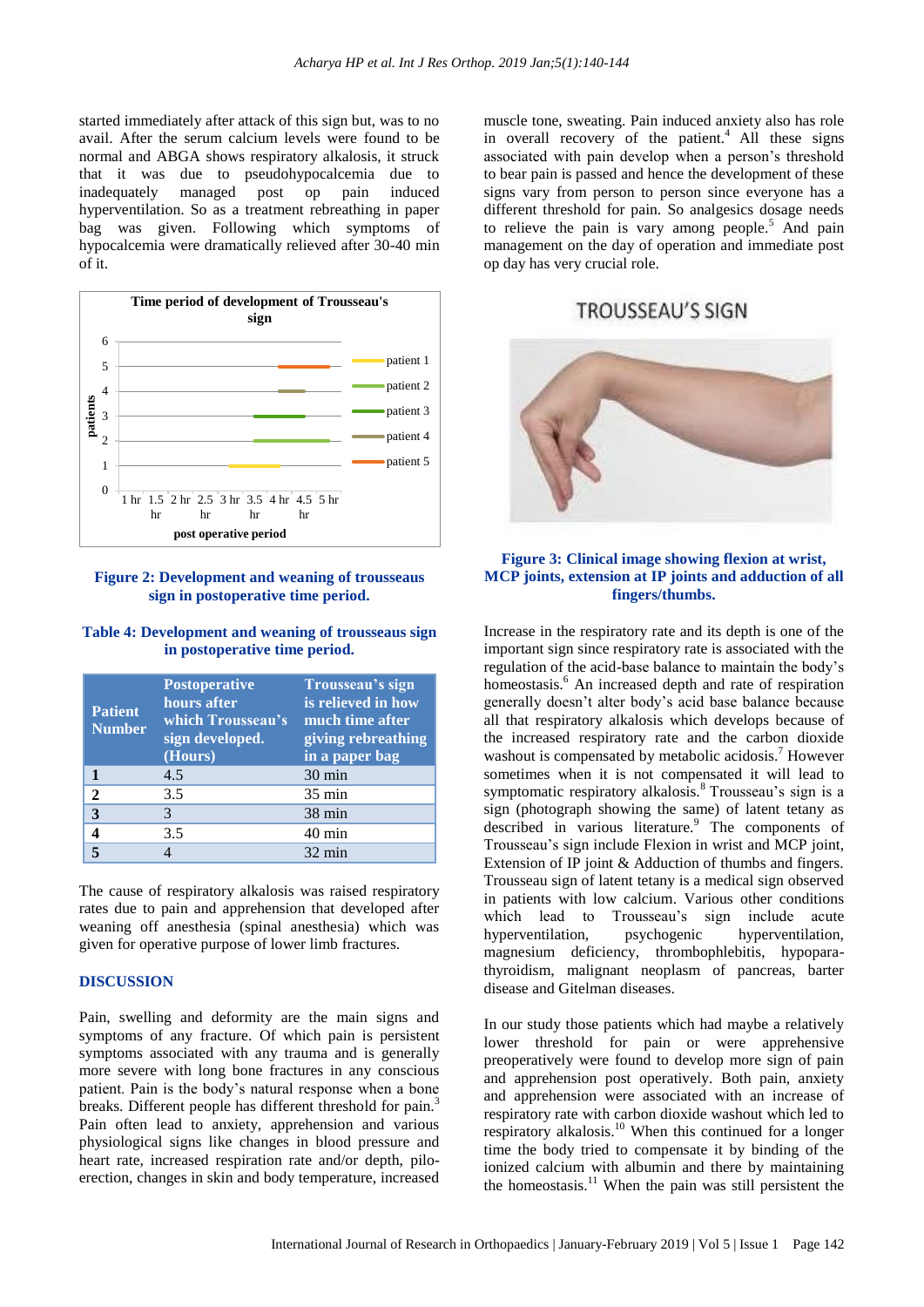patient developed this Trousseau sign. Here we put forward the flow chart of pathogenesis of Trousseau sign in patients of lower limb fractures who were inadequately managed for their postoperative pain.<sup>12</sup>



**Figure 4: Flowchart explaining core mechanism of development of trousseaus sign in hyperventilation.**

All these patients were managed with analgesics, paper bag ventilation and anxiolytic which helped to relieve pain and also calm the respiratory rate. The paper bag ventilation helped to increase the relative saturation of carbon dioxide in body and thereby help in compensation of the respiratory alkalosis. All the patients recovered within 30 to 40 minutes with this management.

#### **CONCLUSION**

This short case series concludes that although Trousseau's sign is very well accepted medical sign of hypocalcemia but it is also seen in orthopedic surgical side with normal serum total calcium level. As pain of lower limb fractures are severe in nature, patients tends to developed apprehension and anxiety in immediate postoperative weaning of anesthesia if not managed properly and developed Trousseau's sign. A proper understanding and management of which is required.

*Funding: No funding sources Conflict of interest: None declared Ethical approval: The study was approved by the institutional ethics committee*